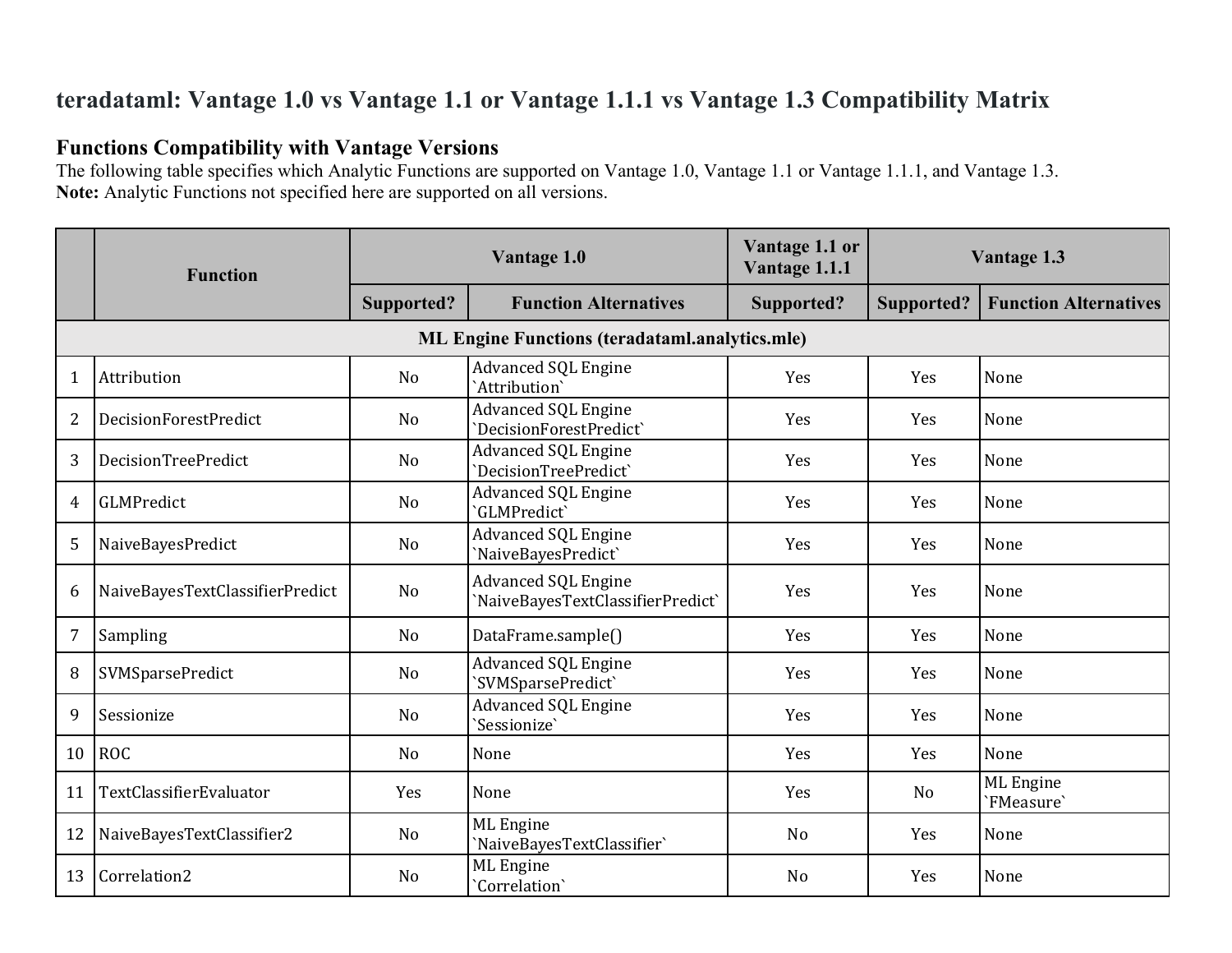|    | <b>Advanced SQL Engine Functions (teradataml.analytics.sqle)</b> |                |                                                                                                       |     |     |      |  |  |
|----|------------------------------------------------------------------|----------------|-------------------------------------------------------------------------------------------------------|-----|-----|------|--|--|
| 14 | Antiselect                                                       | N <sub>o</sub> | ML Engine `Antiselect`                                                                                | Yes | Yes | None |  |  |
| 15 | MovingAverage                                                    | N <sub>o</sub> | ML Engine<br>• `CumulativeMovAvg`<br>• `ExaponentialMovAvg`<br>· `SimpleMovAvg`<br>• 'WeightedMovAvg' | Yes | Yes | None |  |  |
| 16 | NGramSplitter                                                    | N <sub>o</sub> | ML Engine<br>'NGrams'                                                                                 | Yes | Yes | None |  |  |
| 17 | Pack                                                             | N <sub>o</sub> | ML Engine<br>`Pack`                                                                                   | Yes | Yes | None |  |  |
| 18 | StringSimilarity                                                 | N <sub>o</sub> | ML Engine<br>`StringSimilarity`                                                                       | Yes | Yes | None |  |  |
| 19 | <b>Unpack</b>                                                    | No             | ML Engine<br>'Unpack'                                                                                 | Yes | Yes | None |  |  |

### **Execution of Unsupported Analytic Functions When Connected to Vantage 1.0**

If you connect to Vantage 1.0 and request to run unsupported teradataml Analytic Functions, the system will raise Error. For example:

```
teradataml.common.exceptions.TeradataMlException: [Teradata][teradataml](TDML_2078) Function is not 
supported on 'Vantage 1.0'.
```
## **Function Arguments Compatibility with Vantage Versions**

For some Analytic Functions, certain arguments are supported only on specific Vantage versions. The following table specifies such function arguments.

| <b>Analytic Function</b>    | <b>Argument name</b>                 | <b>Supported on</b><br>Vantage 1.0 | <b>Supported on</b><br>Vantage 1.1 | <b>Supported on</b><br>Vantage 1.1.1 | <b>Supported on</b><br>Vantage 1.3 |
|-----------------------------|--------------------------------------|------------------------------------|------------------------------------|--------------------------------------|------------------------------------|
| AdaBoost                    | categorical_encoding                 | N <sub>o</sub>                     | Yes                                | Yes                                  | Yes                                |
| CFilter                     | null_handling<br>use_basketgenerator | N <sub>o</sub>                     | No                                 | No                                   | Yes                                |
| <b>ChangePointDetection</b> | granularity                          | No                                 | N <sub>o</sub>                     | N <sub>o</sub>                       | Yes                                |
| DecisionForest              | categorical_encoding                 | N <sub>o</sub>                     | Yes                                | Yes                                  | Yes                                |
|                             | id column                            | No                                 | N <sub>o</sub>                     | N <sub>o</sub>                       | Yes                                |
| DecisionForestPredict       | output_response_probdist             | No                                 | N <sub>o</sub>                     | Yes                                  | Yes                                |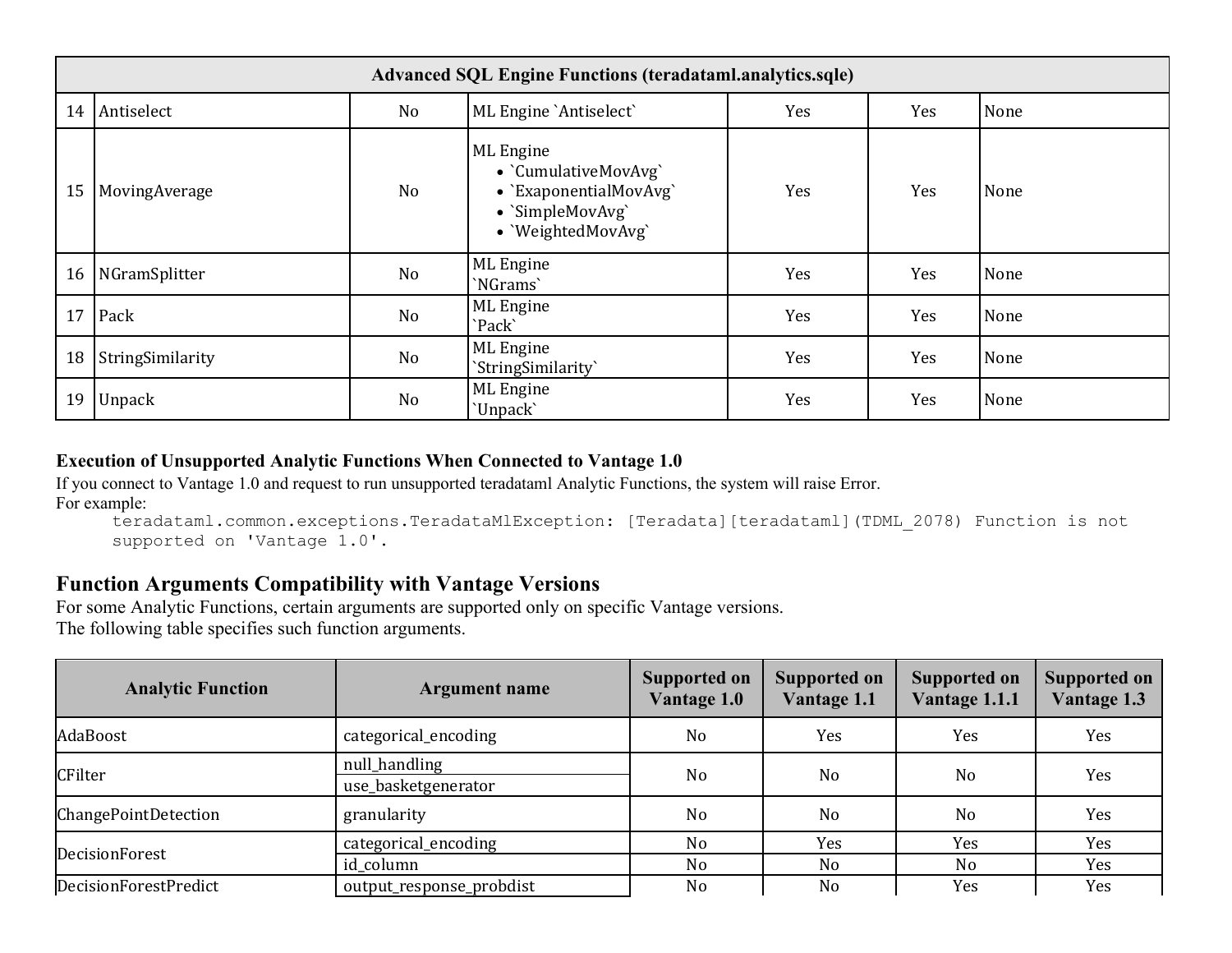|                                 | output_responses                                                                                                         |                |     |                |     |
|---------------------------------|--------------------------------------------------------------------------------------------------------------------------|----------------|-----|----------------|-----|
| DecisionTree                    | categorical_encoding                                                                                                     | N <sub>o</sub> | Yes | Yes            | Yes |
| <b>GLMPredict</b>               | output_response_probdist<br>output_responses                                                                             | N <sub>o</sub> | No  | Yes            | Yes |
|                                 | output_prob                                                                                                              | N <sub>o</sub> | Yes | Yes            | Yes |
| GLML1L2Predict                  | output_responses                                                                                                         | No             | No  | Yes            | Yes |
| IdentityMatch                   | handle_nulls                                                                                                             | N <sub>o</sub> | No  | No             | Yes |
| <b>KNN</b>                      | accumulate<br>output_prob                                                                                                | N <sub>o</sub> | Yes | Yes            | Yes |
|                                 | output_responses<br>test_block_size                                                                                      | N <sub>o</sub> | No  | No             | Yes |
| <b>LDA</b>                      | initModelTaskCount                                                                                                       | No             | No  | Yes            | Yes |
|                                 | output_responses                                                                                                         | N <sub>o</sub> | No  | Yes            | Yes |
| NaiveBayesTextClassifierPredict | stopwords<br>is_tokenized<br>convert_to_lower_case<br>stem_tokens<br>stopwords_sequence_column<br>stopwords_order_column | N <sub>o</sub> | No  | N <sub>o</sub> | Yes |
| RandomSample                    | setid_as_first_column                                                                                                    | N <sub>o</sub> | Yes | Yes            | Yes |
| SentimentTrainer                | punctuation                                                                                                              | N <sub>o</sub> | No  | N <sub>o</sub> | Yes |
| Sessionize                      | accumulate                                                                                                               | N <sub>o</sub> | No  | No             | Yes |
| SVMDense                        | force_mapreduce                                                                                                          | N <sub>o</sub> | No  | No             | Yes |
| <b>SVMDensePredict</b>          | output_response_probdist<br>output_responses                                                                             | N <sub>o</sub> | No  | Yes            | Yes |
| SVMSparse                       | force_mapreduce                                                                                                          | No             | No  | No             | Yes |
| <b>SVMSparsePredict</b>         | output_response_probdist<br>output_responses                                                                             | No             | No  | Yes            | Yes |
| TextClassifierTrainer           | to_lower_case<br>punctuation                                                                                             | No             | No  | No             | Yes |
| VarMax                          | order_p<br>order_d                                                                                                       | No             | Yes | Yes            | Yes |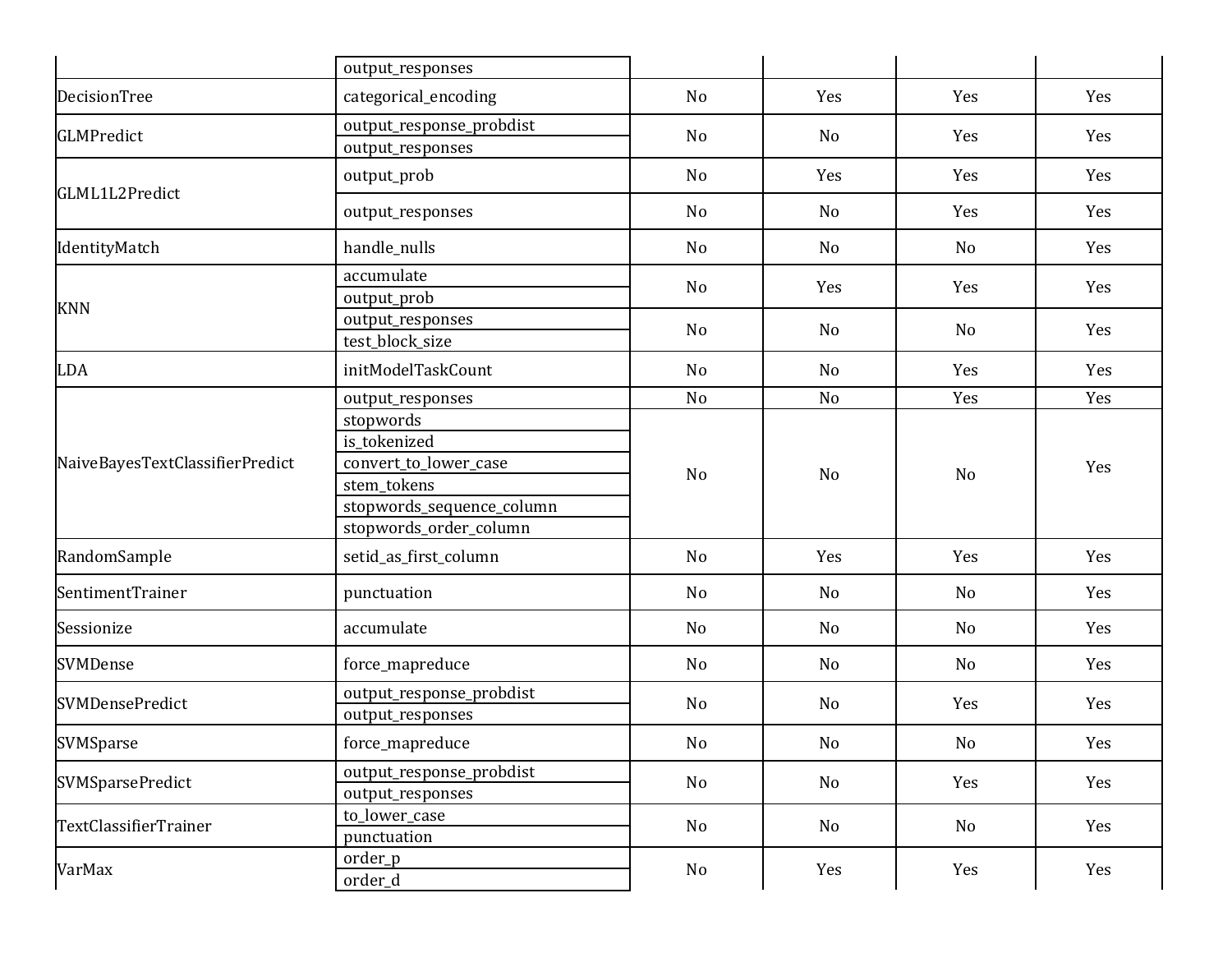|                | order_q                  |                |    |                |     |
|----------------|--------------------------|----------------|----|----------------|-----|
|                | seasonal_order_p         |                |    |                |     |
|                | seasonal_order_d         |                |    |                |     |
|                | seasonal_order_q         |                |    |                |     |
|                | ref_columns              | No             | No | N <sub>o</sub> | Yes |
| VectorDistance | output_format            |                |    |                |     |
|                | input_data_same          |                |    |                |     |
|                | target_columns           |                |    |                |     |
| XGBoost        | output_accuracy          | N <sub>o</sub> | No | N <sub>o</sub> | Yes |
| XGBoostPredict | output_response_probdist | No             | No | Yes            | Yes |
|                | output_responses         |                |    |                |     |

You can use these functions without the arguments mentioned in the above table, on the Vantage version where the argument is not supported. If you use the arguments with an unsupported Vantage version, you will receive this error:

[Teradata Database] [Error 4382] Argument {argument-name} is not defined in the function mapping definition

### **Vantage1.3: Existing Argument Updates in Analytic Function**

| <b>Analytic Function</b>        | <b>Argument name</b>                                                                  | <b>Supported on</b><br>Vantage $<$ 1.3? | <b>Supported on</b><br>Vantage 1.3 or later | <b>Remarks</b>                                                                 |
|---------------------------------|---------------------------------------------------------------------------------------|-----------------------------------------|---------------------------------------------|--------------------------------------------------------------------------------|
| ArimaPredict                    | 'partition_columns' argument is now<br>optional.                                      | Partially supported                     | Yes                                         | Function may receive error from<br>Vantage when connected to                   |
| ChangePointDetection            | 'accumulate' argument is now optional.                                                | Partially supported                     | Yes                                         | Vantage version earlier than 1.3<br>and run without these                      |
| <b>DTW</b>                      | 'mapping_data' and<br>'mapping_data_partition_columns'<br>arguments are now optional. | Partially supported                     | Yes                                         | parameters.                                                                    |
| NaiveBayesTextClassifierPredict | 'doc_id_columns' argument is now<br>optional.                                         | Partially supported                     | Yes                                         |                                                                                |
| VectorDistance                  | 'target_data_partition_column' and<br>'target_feature' are now optional<br>argument.  | Partially supported                     | Yes                                         |                                                                                |
| TextClassifierTrainer           | 'classifier_type' argument is now<br>optional.                                        | Partially supported                     | Yes                                         |                                                                                |
| SVMSparse                       | value_column' argument is now<br>required.                                            | Yes                                     | Yes                                         | Argument is optional when<br>connected to Vantage version<br>earlier than 1.3. |